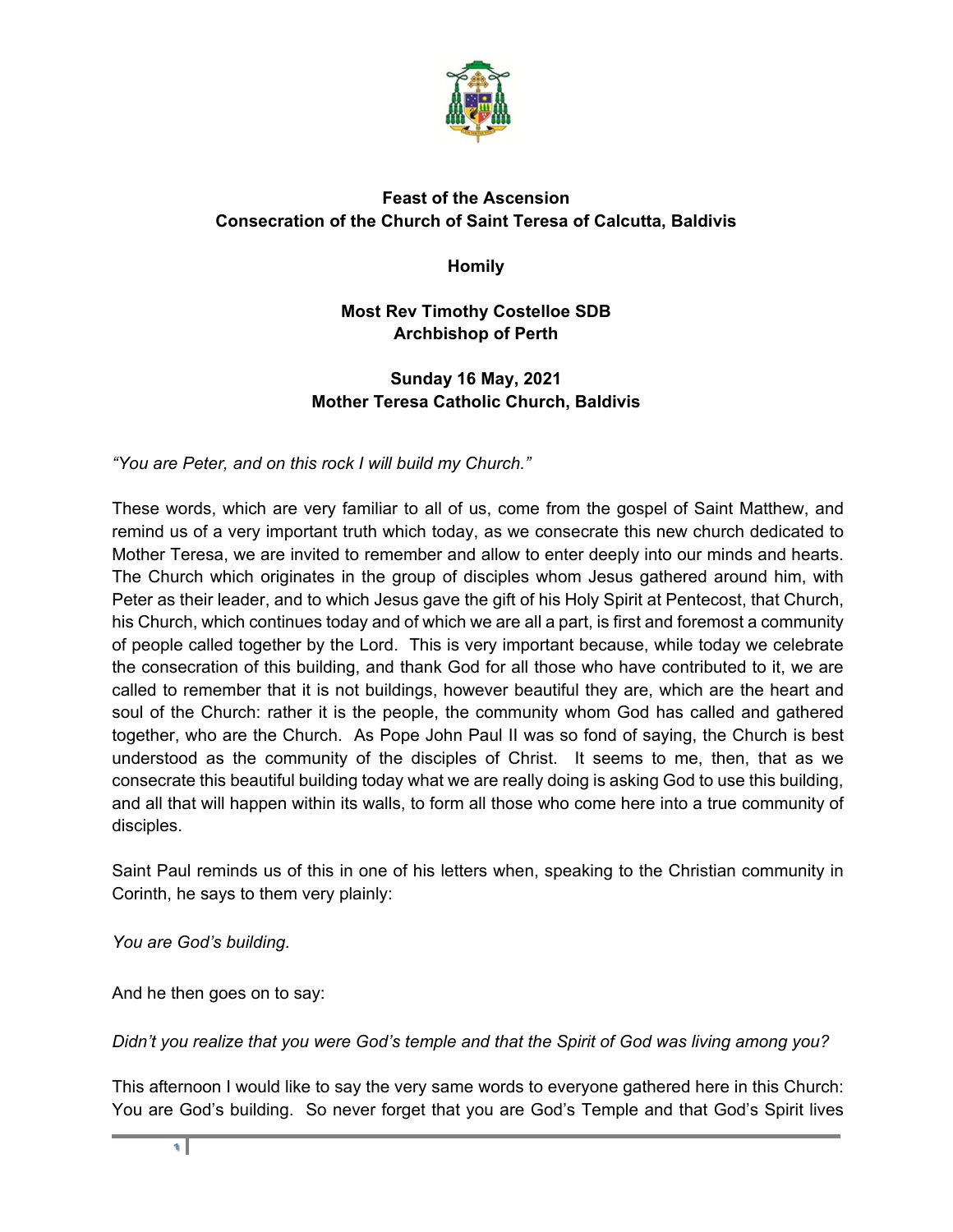

among you. As you leave the Church this afternoon I hope you will carry this thought with you, and allow it to enter deeply into your hearts. This is who you are. This is what God has called you for. This is your vocation and it can be for you a source of deep peace.

In saying all of this, of course, I do not want to minimize the importance of this beautiful church. Nor do I want to diminish in any way the joy or pride you rightly feel in this wonderful accomplishment. I simply want to remind all of us that this church building exists to serve a very important and powerful purpose: to draw all people who come here into a deep and life-changing encounter with God and to draw all people who come here into a deep communion with each other, so that together, rather than as isolated individuals, we can be a living sign to our world that God is present among us and that his presence transforms lives and offers the gift of joy, of hope and of deep peace.

The building up of such a community is the work of everyone, just as the bringing to completion of this beautiful building has been the work of everyone. In both cases the Lord gives us the gift of the ordained ministry, the gift of our priests and deacons, who under the leadership of the local bishop, guide the community so that in every way the community can be an expression of God's presence among his people. Fr Geoff has guided this project to its completion and we are deeply grateful to him for that. And, of course, we are all deeply conscious that Fr Geoff has not done this on his own. This whole project has been very much the work of the whole community led by a very dedicated group of parishioners who have worked alongside Fr Geoff.

But Fr Geoff has not simply been the leader of a building project. He has also been the leader of a parish which seeks to be a community of faith and of true discipleship. A priest's vocation calls him to do so in a spirit of humble service, never seeking to dominate or dictate but always seeking to listen to, and respond to, the Spirit of God. But it is the whole community, and not just the priests and deacons, who are gathered together by God to be the signs and bearers of Christ's presence and love among us. Every single one of us, simply because of our baptism, has been chosen and sent by God to bring the love of Christ and the truth of the gospel to others. This new church building exists, and all the parish structures which in a sense will draw their energy from this church exist, for this one purpose: to enable you, God's people, to be a credible and effective sign of the love of Christ at work in the world.

All the sacraments which will be celebrated here, all the silent prayers which will be offered here, all the tears which will be shed here, all the joy which will be shared here, will only have meaning if we understand who we are as the people of God, who we are as the community of the disciples of Jesus, and what it is that God is asking of us. In the end, in other words, everything that will be a part of the life of this church building, and of the parish it is built to serve, will only make sense if Jesus is the heart and soul of this building, of this community of faith, and of our Church. As Saint Paul reminds us nobody can lay any other foundation than the one which has already been laid, that is Jesus Christ.